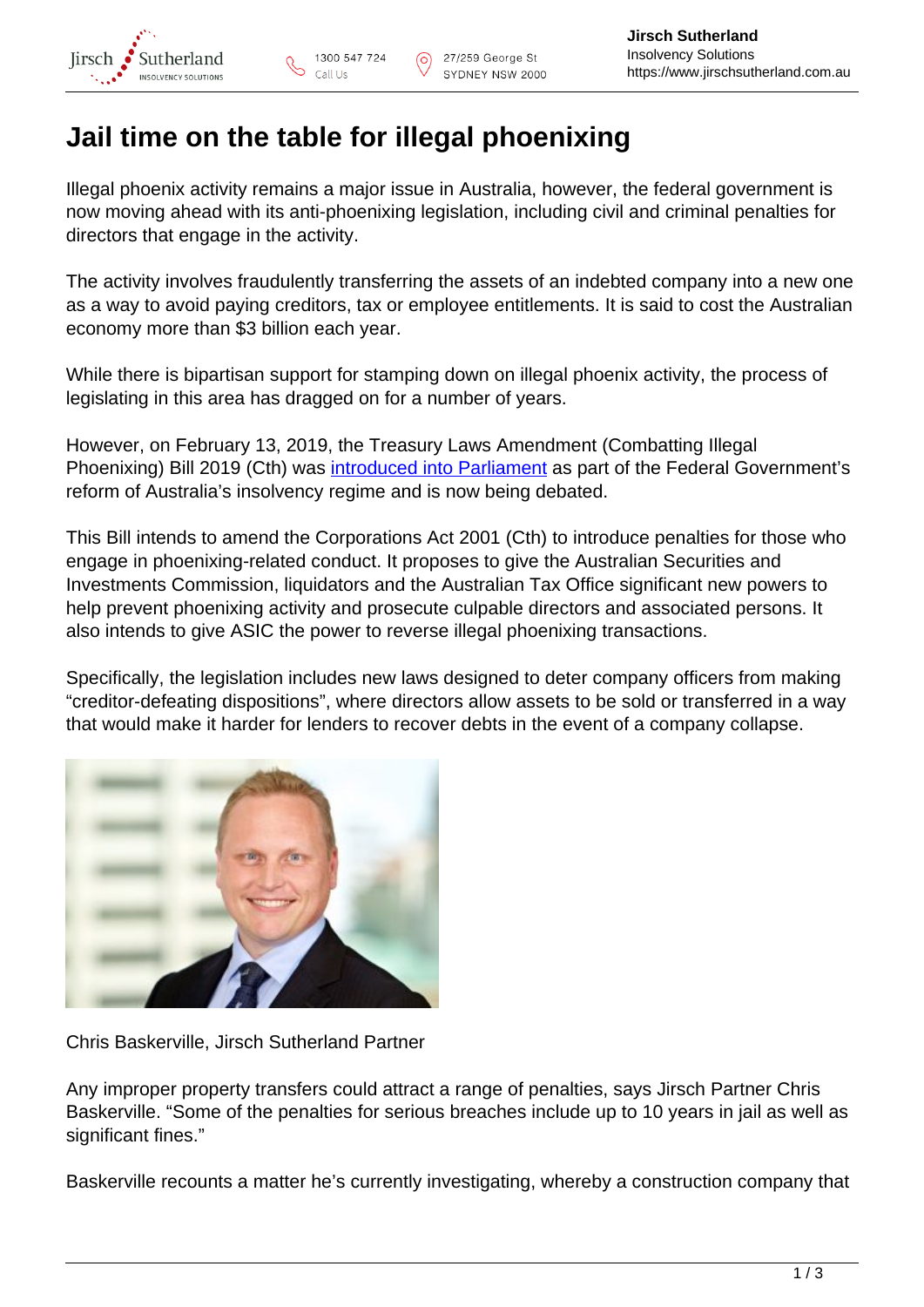engaged "a questionable pre-insolvency adviser" was shifting assets from the original construction company to a newly registered (and related) construction company, and that a "round robin of money was disguised to look like someone else's money".

"It's been made to look like a series of legitimate transactions but was really just shifting money from the original construction company to related entities and then back again," explains Baskerville. "This was done to avoid personal taxation liabilities by reducing the Division 7A loan accounts – which were owed by the shareholders, who were also the wives of the directors – to zero, while shifting the balance of monies to alleged shareholders, who were not registered on the Company registration, at the time of the appointment of the liquidator.

"Division 7A loans, which the ATO continues to monitor, are a high risk area of taxation if they're not properly managed or complied with."

## **Director liability**

One measure in the anti-phoenixing Bill – which is a first – requires company directors to be liable for any outstanding GST obligations. Such a measure means directors need to ensure they are aware of their obligations.

Baskerville says while some directors are aware of this obligation, all now need to be aware of it. "If you aren't and say for example you haven't prepared your GST in time, the ATO can come in and carry out their own estimate," he says.

He adds Jirsch Sutherland welcomes the extra scrutiny as there are a number of loopholes that continue to be exploited by unscrupulous directors.

"If the Bill is passed, insolvency practitioners will have greater powers to recover property and assets that are deposed of through illegal phoenixing," Baskerville says. "The harsher penalties should also act as a deterrent."

He adds while the bill provides ASIC with new powers, it's important to be aware that the organisation has limited resources and is unlikely to be able to follow up on all reports of corporate misconduct.

The Bill is part of a tranche of reforms to Australia's corporate insolvency regime that include the Safe Harbour reforms and reforms around certain ipso facto clauses, which JS Matters reported on [here](https://www.jirschsutherland.com.au/latest-news/safe-harbour-ipso-facto-reforms-passed-senate/).

"Increasing ASIC's powers around phoenixing could also unintentionally discourage people from carrying out legitimate restructuring activities because of the perception ASIC's new powers come with increased regulatory activity," Baskerville says. "However, this is where the Safe Harbour reforms come in. These reforms protect genuine restructures."

There is a distinction between legitimately rescuing a distressed business and seeking to evade creditor obligations. "Once the Bill is passed into law, it is advisable to seek expert opinion to